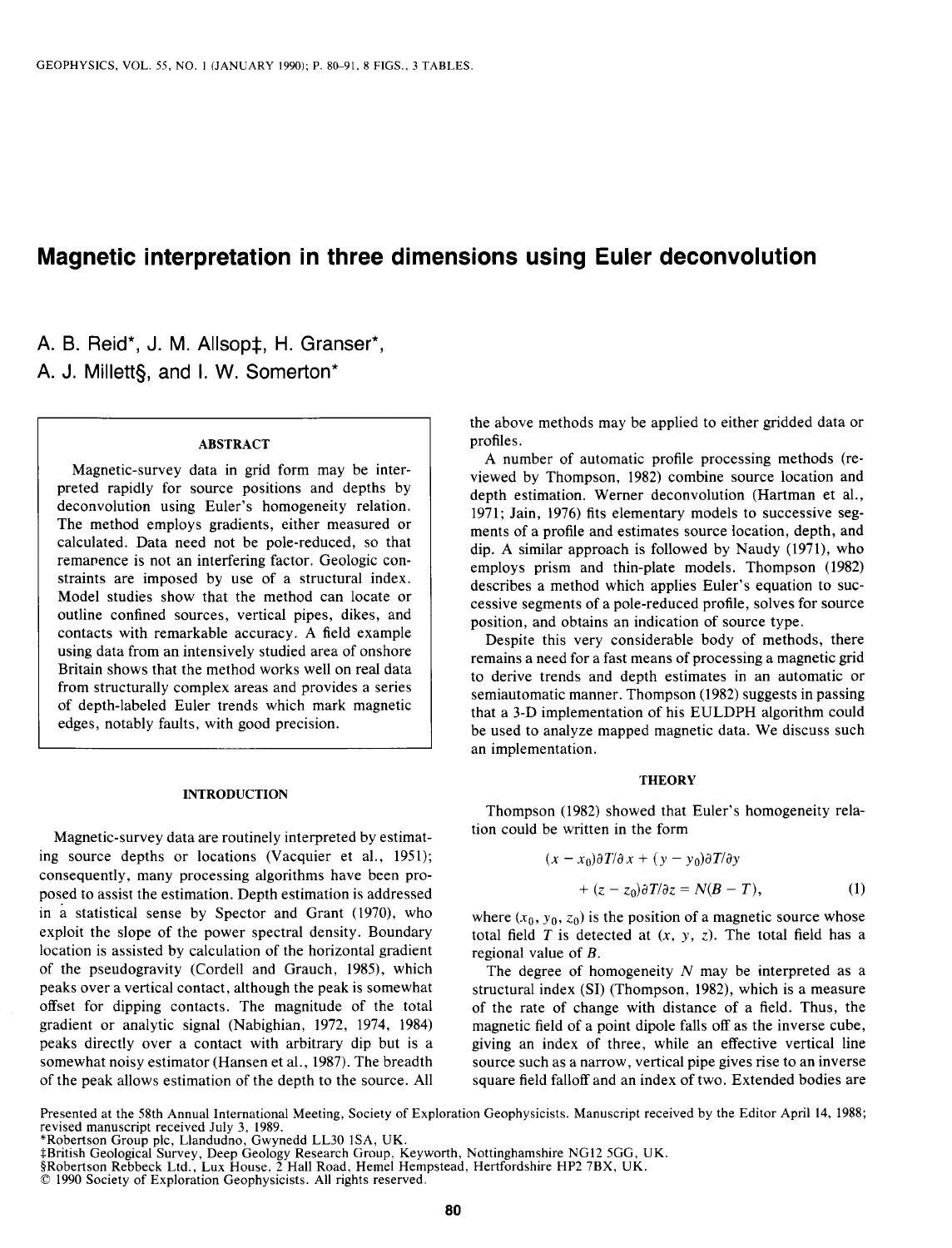**assemblages of dipoles and have indices ranging from zero (infinite sheet) to three.** 

**While the structural index for the dipole may be regarded as obvious from elementary considerations, we are not aware of derivations of the indices for extended bodies. It is shown in the Appendix that the magnetic field of a thin, infinitely deep dipping dike or sheet edge exhibits an index of 1.0, as shown empirically by Thompson (1982). A finite density step gives a gravity anomaly that also exhibits an SI of 1 .O and depth estimates approximately locate the midpoint of the step.** 

**Thompson (1982) suggests that the index for a magnetic contact is less than 0.5. This value leads to underestimates of depth, even when testing ideal models. As shown in the Appendix, the value for a sloping contact is, in fact, zero, provided that an offset A is introduced. The appropriate form of Euler's equation is then** 

$$
(x-x_0)\partial T/\partial x + (y-y_0)\partial T/\partial y + (z-z_0)\partial T/\partial z = A,
$$
\n(2)

**where A incorporates amplitude, strike, and dip factors which cannot be separated easily (see the Appendix).** 

# **SOLUTION STRATEGY**

**The 3-D forms of Euler's equation [either equation (1) or equation (2)] are easily applied to gridded data. The steps in the process are the following:** 

(1) Calculate (or measure) the gradients  $\partial T/\partial x$ ,  $\partial T/\partial y$ ,  $\partial T/\partial z$ .

**(2) Locate a square window within the grids of**  gradient values and field values of size  $3 \times 3$  grid points or greater. A  $10 \times 10$  window produces good **results and is acceptably fast, but high-resolution data yield good results with smaller windows.** 

**(3a) For each desired nonzero structural index, use all points in the window to solve Euler's equation (1)**  for a source position  $(x_0, y_0, z_0)$  and a background **value B using Moore-Penrose inversion (Lawson and Hanson, 1974) to obtain least-squares estimates. A**   $10 \times 10$  window provides 100 equations, from which **the four unknowns and their uncertainties (standard deviations) are obtained. Record the solution if the depth uncertainty is less than, say, 15% of the calculated depth.** 

**(3b) For a structural index of zero, proceed as for (3a), but use equation (2) and solve for source position and the arbitrary offset value A.** 

**(4) Repeat steps (2) and (3) for some or all possible window positions, including overlaps.** 

**(5) Plot maps of the solutions, one for each struc**tural index. Each solution is plotted at its plan  $(x, y)$ **position using a symbol size proportional to depth z. This display method was adopted because it is easily implemented, cheaply printed, and readily understood.** 

#### **MODEL STUDIES**

**Figure 1 shows the successful application of Euler deconvolution to model fields derived from a sphere (point dipole;** 

**Figure la), intrusive pipe (vertical line source; Figure lb), thin dike (Figures lc and Id), contact (Figure le), and irregular sill (Figure If), covering the full structural index range. The results are summarized in Table 1. In all cases where the appropriate structural index was used, the model is clearly delineated and the estimated depth is close to the model value.** 

## **Choice of structural index**

**The thin-dike anomaly was deconvolved using two indices to show that use of the wrong index yields scattered solutions and biased depths (Figure Id). An index that is too low gives depths that are too shallow; one that is too high gives estimates that are too deep. But even if the index is correct, it is clear that depth estimates are more precise for highindex sources than for low (Table 1). Despite the scattered result and overestimated depth for the dike deconvolved with index of 2.0, the dike trend is still evident, suggesting that gross structural trends can still be outlined, despite a poor choice of the index.** 

**Although the structural-index approach to source description does not include irregular boundaries, each solution employs only data within its window, so that irregular sill-like bodies can be well delineated by the Euler method with an index of 1 .O, while irregular contacts are well shown with a zero index. The irregular-sill model (Figure lf) shows well-outlined curve boundaries and also shows that solutions cluster where model curvature is high.** 

**A real data set is likely to contain anomalies from sources with various structural indices. It is, therefore, necessary to solve for a range of indices (say 0.0,0.5, and 1.0) and to plot the results for each index. The maps are then examined feature by feature and the index which gives the best solution clustering is chosen for each feature. This procedure also gives some clue as to the nature of the feature. Thus, a sill edge, dike, or fault with limited throw is best displayed at an index of 1.0, while a fault with large throw may be best displayed at a zero index. Intermediate cases are best shown by an index of 0.5. The field example shows different features clustering at different indices.** 

## **Pole reduction and dip estimation**

**Thompson (1982) prefers to work with pole-reduced data on the ground that more accurate depth estimates are obtained, but our own model studies and theoretical work lead to a different conclusion. The dike and contact models are vertical, whereas the irregular sill is horizontal. All the models are in a nonvertical field and have arbitrary or varying strikes. Although no pole reduction has been applied, the source positions are nevertheless accurately reproduced. It is shown in the Appendix that the results are independent of field direction, dip, or strike of the magnetic feature. It, therefore, appears that pole reduction prior to Euler deconvolution is unnecessary. The method may be expected to yield useful results with data collected from regions of horizontal or near-horizontal magnetic field. It should also yield useful results in the presence of remanence. The corollary is that the method cannot and does not yield any dip information. Dips must be estimated by other means (e.g., Gay, 1963) if they are required.**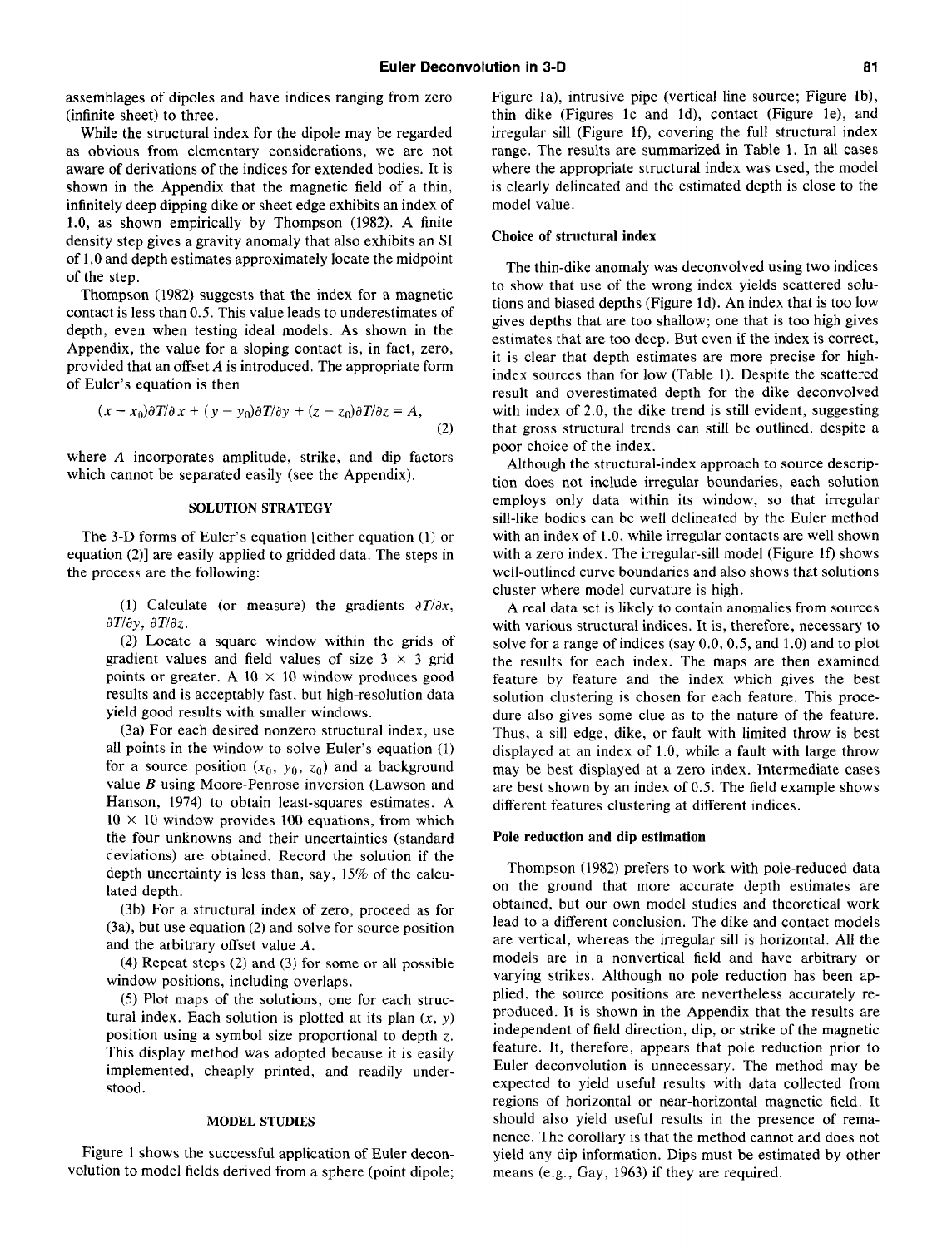

**FIG. 1. Model results. All models have magnetization induced by a field with inclination at 45" and depth to top of 1 km. For each pair, magnetic-field contours from the model are shown on left, Euler deconvolution on right with circle diameter proportional to calculated depth. Grid interval is 250 m. Plotted area is 10 x 10 km. (a) Sphere, structural index 3. (b) Vertical pipe, structural index 2. (c) Vertical dike, structural index 1. (d) Vertical dike, out of focus, and shown too deep by structural index 2. (e) Contact, structural index zero. (f) Irregular sill, structural index 1.** 

| Table 1. Modeling results. All models at 1000 m depth. |  |  |  |  |
|--------------------------------------------------------|--|--|--|--|
|--------------------------------------------------------|--|--|--|--|

| Model      | Structural index | Window size<br>(grid points) | Acceptance<br>level | No. of<br>solns | Euler<br>depth(m) | Results   |
|------------|------------------|------------------------------|---------------------|-----------------|-------------------|-----------|
| Sphere     |                  | $4 \times 4$                 | 0.4%                | 86              | $1000.7 \pm 2.1$  | Excellent |
| Vert. pipe |                  | $4 \times 4$                 | 0.4%                | 84              | $998.0 \pm 2.5$   | Excellent |
| Dike       |                  | $4 \times 4$                 | 0.3%                | 98              | $994.4 \pm 1.3$   | Good      |
| Dike       |                  | $4 \times 4$                 | $3.0\%$             | 181             | $1488 \pm 89$     | Poor      |
|            | (wrong index)    |                              |                     |                 |                   |           |
| Contact    |                  | $4 \times 4$                 | 4.0%                | 246             | $1012 \pm 252$    | Fair      |
| Sill       |                  | $3 \times 3$                 | $2.2\%$             | 87              | $1010 \pm 128$    | Fair      |

**Note-Solutions are accepted if the uncertainty is less than a specified percentage of the calculated depth (the acceptance level).**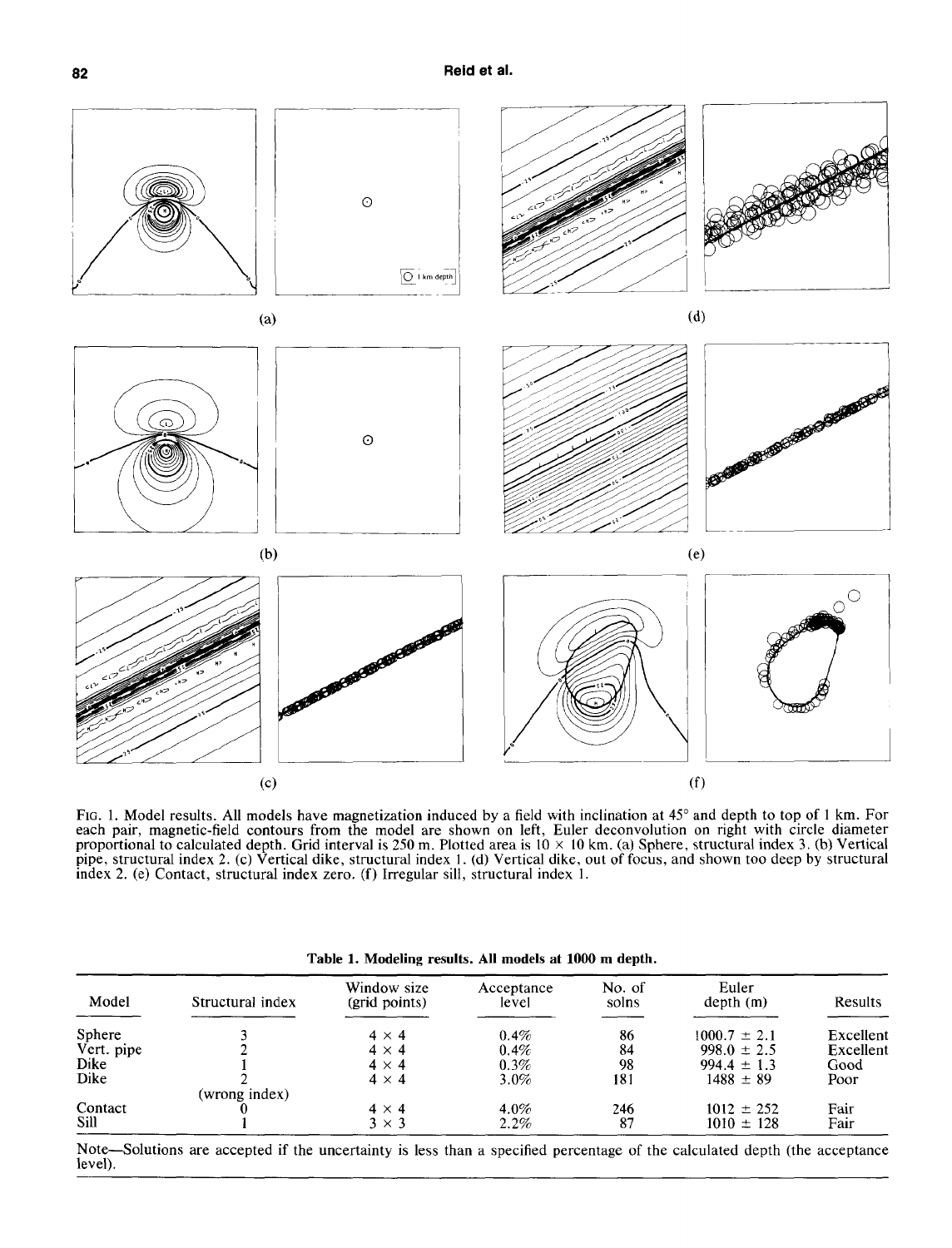## **Selection criteria and spurious solutions**

**Our method employs overlapping windows and produces a solution for every window, so that the total number of solutions can approach the number of grid points. Where a window does not include any significant gradients or where it includes gradients arising from several sources, the solution has a high uncertainty. Noisy or poorly gridded data sets also affect the solution statistics by degrading the fit. In addition, we observe that the lower the structural index employed, the worse the precision, even when the index used is the appropriate one. This is the case for both model and real data (see Tables 1 and 2). Lower indices are associated with lower gradients and curvatures (for a given depth) and typically these have lower relative precisions, being calculated by difference. It is, therefore, not unreasonable that parameters derived from these lower precision data are also less precisely obtained. The choice of acceptance level is empirical.** 

**If the selection level is set too strictly, some reliable depth estimates are obtained; but some structures are poorly delineated because there are few solutions. If the level is set too loosely, structures such as contacts are surrounded by a cloud of poorly defined solutions which obscure the better solutions. In practice, some undesired, scattered solutions are accepted for the sake of defining as many structures as possible. The irregular-sill model (Figure lf) shows the problems well. The model simultaneously displays a few scattered solutions and regions where no solutions are obtained, even though they might be expected. The field example also shows these effects.** 

## **FIELD EXAMPLE**

**The study area, located in central England (Figure 2), consists of a portion of the Birmingham to Oxford "ridge" an uplifted block with shallow magnetic sources coinciding with Paleozoic folds, producing high-amplitude magnetic anomalies, flanked by fault-bounded basins on the west and northeast. Figures 3a and 3b, extracted from Smith et al. (1985), show the most accessible published information on the deep geology of the area, which was chosen because it has recently been the subject of considerable research (Chadwick, 1985; Chadwick and Smith, 1988; Cornwell and Allsop, 1988). The sense of faulting is shown differently on Figures 3a and 3b but is reproduced from the published originals. As seen below, that shown in Figure 3b is preferred. The gravity data (Figure 3c) were made available by the British Geological Survey (BGS). They support the interpreted thickening of younger strata in the SW and NE shown in Figures 3a and 3b. The aeromagnetic data (Figure 3d), also supplied by the BGS, show strong gradients and anomaly closures due to a variety of sources from outcrop to depths greater than 5 km. Figure 4 shows the location of independent geologic and geophysical information used for comparison with the aeromagnetic data.** 

**The aeromagnetic survey was flown in 1955 at a line The Euler deconvolution maps (Figures 5a-5c) present the spacing of 2 km and ground clearance of 550 m using analog derived source positions as circles at their plan positions recording. The measurements were recently made available with depth proportional to diameter. They show roughly the**  in machine-readable form by digitizing the 10 nT contour same trends at all three structural indices, but with different **intersections of the flight lines, plus some intermediate degrees of clustering and different depths. points** on the original 1:63 360 worksheets. They were The correct index for any given feature was chosen as that

**gridded at a 1 km interval and subjected to Euler deconvolution using the structural indices, window sizes, and selection criteria shown in Table 2. The results are shown in Figures 5a-5c, whereas Figure 5d shows a structural interpretation based on the deconvolution. The remainder of this section compares the interpretation (and the source depths implied by the symbol sizes) with independent evidence.** 

#### **Independent data available**

**Four basic types of control data were used to obtain or estimate depths to magnetic and nonmagnetic basement and, where possible, to define the type of basement, its physical properties, geologic description, structure, and age. The term "magnetic basement" is used here to denote pre-Carboniferous rocks which, in this area, include basalts and tuffs (Poole, 1977). Even where igneous rocks are not present, pre-Carboniferous rocks are considered unlikely sources or repositories of coal or other hydrocarbons and are termed "nonmagnetic basement." The control data types were** 

> **(a) borehole information, (b) seismic reflection surveys, (c) gravity surveys and ground and aeromagnetic data interpreted using other methods, and (d) resistivity data.**

**Borehole information was available from 158 holes (Figure 4); although 18% of these holes did not intersect pre-Permian rocks, they did give useful minimum depth estimates in areas of deep basement, such as the Worcester graben (Whittaker et al., 1980). They also provided physical property data and assisted in the identification of seismic reflectors on BGS seismic lines and on commercial records interpreted by the Deep Geology Research Group (DGRG) within the BGS. The seismically derived depths were particularly useful in the Worcester graben (Chadwick, 1985; Chadwick and Smith, 1988) and Bicester areas and on the eastern side of the Warwickshire Coalfield (Figure 5d; Allsop, 1981; Cornwell and Allsop, 1988).** 

**Gravity and magnetic interpretations (Allsop, 1981; Cornwell and Allsop, 1988; Taylor and Rushton, 1971) were supplemented by detailed ground magnetic and gravity traverses (Figure 4; Cornwell and Allsop, 1979). In the study area, 17 Wenner expanding probe resistivity traverses (Figure 4, maximum "a" spacing 800 m) provided estimates of depth to basement (Allsop, 1988), mainly in the area of the SW-NE trending Charlton anticline (Figure 5d). Finally, detailed contour maps of the Mesozoic sediments (Whittaker, 1985) and maps of the pre-Permian paleogeology and contours (Figures 3a, 3b; Smith et al., 1985) were available as a published summary of the geology and structure of the area.** 

## **Interpretation**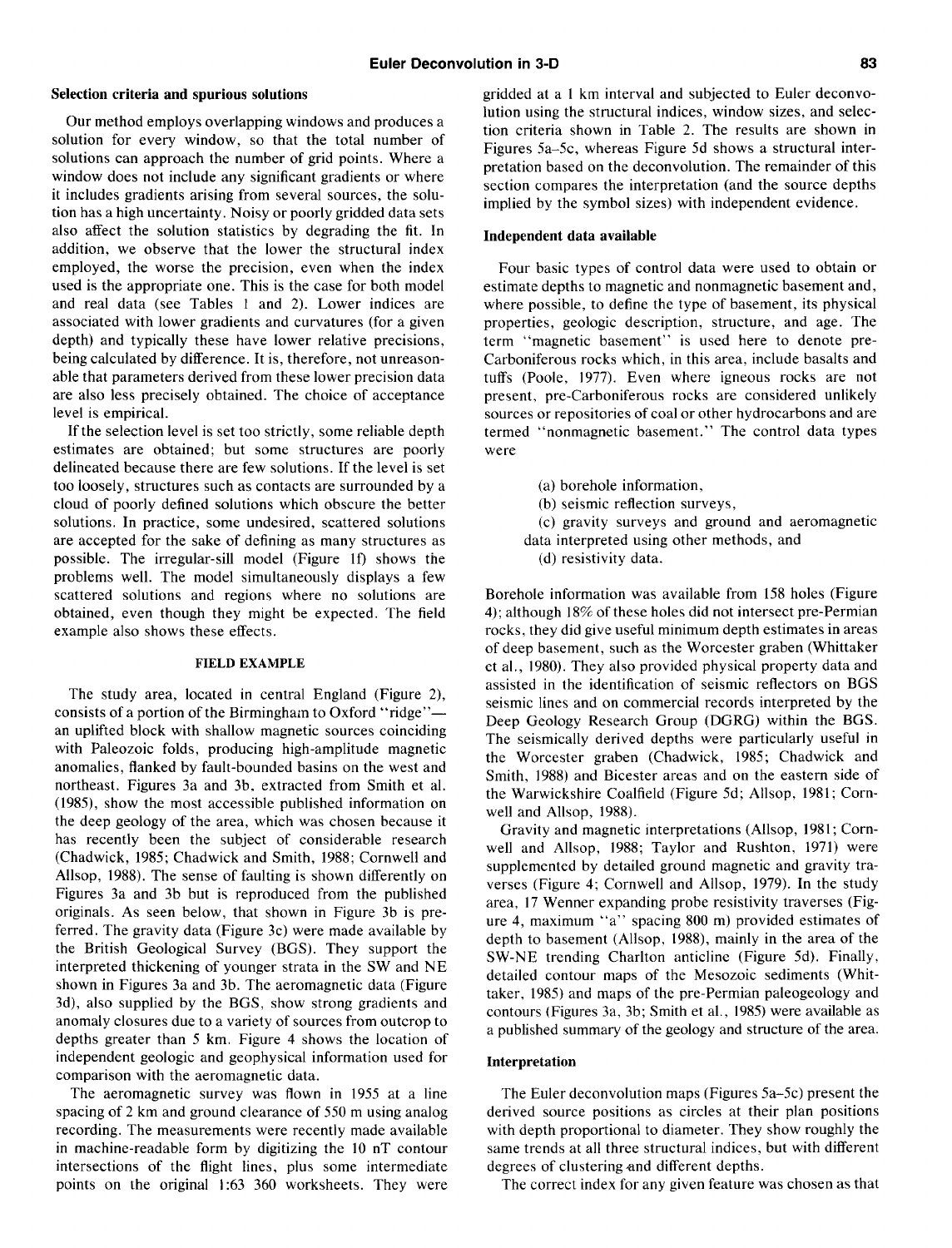**which gave the tightest clustering, when this could be distinguished. For example, the short linear feature trending NNE** at grid position (415<sup>000</sup>, 227<sup>000</sup>) shows best clustering **using index 0.5 and is therefore taken to have a depth of l-2 km (given by the symbol size on Figure 5b). It is likely to be a subsidiary fault with vertical displacement of 1 km or less, suggested by its index. The curved feature most clearly seen using 1.0 (Figure 5c) passing through Banbury at grid posi**tion  $(445^{000}, 240^{000})$  is likely to be a feature of little depth **extent whose top is at a depth of about 1.5 km within the Carboniferous section, possibly the edge of a volcanic layer. A similar Euler approach was applied to all the features shown, together with reference to the contour maps (Figures 3c, 3d), to arrive at a subsurface integration. The results were classified by comparison with the independent information described above and the interpretation summarized in Table 3. The final interpretation is shown in Figure 5d.** 

Known features well represented.-The known boundary **faults to the east and west of the Central block (Smith, 1987; Chadwick and Smith, 1988; Whittaker et al., 1980) are the most obvious features on the Euler maps and are represented in all three deconvolutions (Figures Sa-5c). The western boundary fault is shown as a complex fault zone on the 0.5 index Euler map (Figure 5b), which indicates a westward increase in depth to magnetic basement from about 2 km over the Central block to 2.5-3.5 km through the fault zone. Within the southern Worcester graben, the maximum depth to magnetic sources is about 6 km (Figures 5b, 5c), although there are very few acceptable solutions in this area. The seismic-reflection evidence (Chadwick, 1985;** 



**FIG. 2. Field study location in south-central England.** 

**Chadwick and Smith, 1988) suggests that such sources lie within the Precambrian.** 

**The eastern flank of the Central block is also evident on the Euler maps, defining the Eastern Boundary fault of the Warwickshire Coalfield (Figure 5d), but the faulting appears to be less dramatic than in the west. The Euler solutions on the 0.5 index map provide depths within 0.3 km of the depth estimates obtained by other means (Allsop, 1981; Comwell and Allsop, 1988; Taylor and Rushton, 1971).** 

Known features poorly represented.-The northern and **central sections of the Central block are not well delineated on the Euler plots (Figure 5). The large areas, devoid of depth estimates, are surprising, since a number of features appear on the magnetic contour map. The lack of Euler solutions may be due to interference between several neighboring anomalies. The sparseness of data points compared with the complexity of the contours in this area (Figure 3d) suggests that the field may be undersampled here.** 

**The SW to NE boundary fault dividing the central from the southern section of the Central block (Figure 5d) separates contrasting igneous rocks proved in the Withycombe**  Farm borehole (443<sup>000</sup>, 240<sup>000</sup>; Poole, 1978) in the central **section of the Central block from those in the Steeple Aston**  borehole (447<sup>000</sup>, 226<sup>000</sup>; Poole, 1977) in the southern sec**tion. This boundary is poorly defined by the Euler solutions, although there is some indication of its trend, and sources are shown to be deeper to the south of the fault than to the north (Figures 5a-5c). The fault does not disturb the base of the Permian section significantly (Figure 3b) and may be poorly represented because it does not juxtapose rocks having significant magnetization contrast.** 

**Previously suspected features confirmed.-Volcanic rocks within the Silurian and Ordovician strata have been intersected in the Steeple Aston borehole and in the Bicester**  borehole (458<sup>000</sup>, 221<sup>000</sup>) within the Charlton anticline (Fig**ure 5d). Ground magnetic and gravity surveys (Cornwell and Allsop, 1979, Figure 4) show that the volcanics extend for some way within the southern section of the Central block. The scattered Euler solutions obtained with all indices in this area (Figures 5a-5c) confirm the suspicion that the volcanics extend well beyond the ground surveyed area. The absence of such scattered solutions north of the boundary fault between the Withycombe Farm and Steeple Aston boreholes suggests that the volcanics are confined to the southern section.** 

**Previously unrecognized, geologically reasonable features.-A series of Euler solutions branches away south**westward from the Eastern Boundary fault at (443<sup>000</sup>) **262"'; Figures 5a-5c). Since this feature seems best defined using an index of 0.5, it could be a fault of moderate throw. The gravity map (Figure 3c) shows some detail in this area, supporting the suggestion of structural complexity.** 

At the "hinge point" (418<sup>000</sup>, 225<sup>500</sup>; Figure 5d) and to the **south, where three possible faults converge, there appears a deep cluster of Euler solutions (Figures 5a-5c), consistent with a magnetic source at a depth of about 10 km. This body could be similar to the postulated diorites at Abingdon**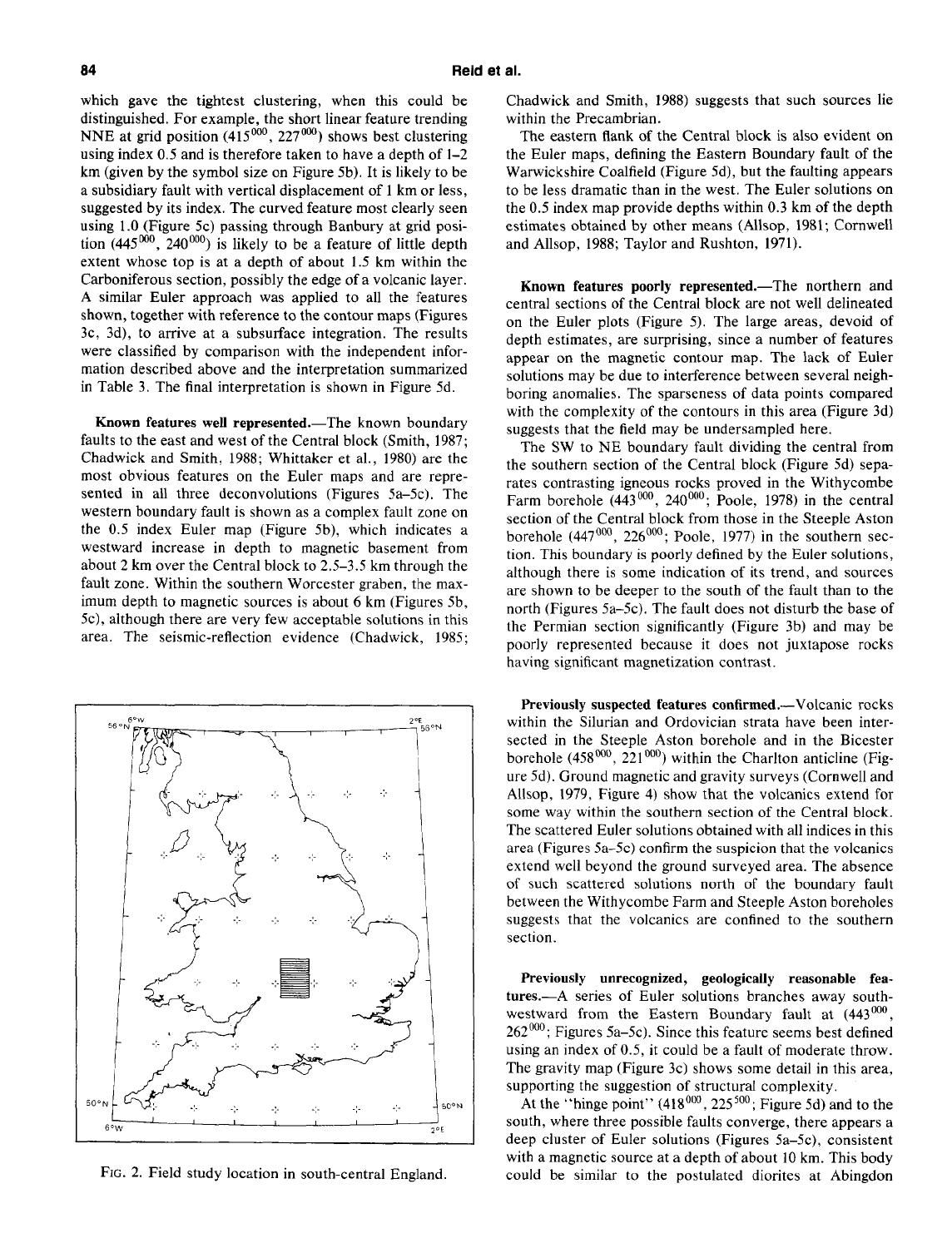

26000

240000

 $-220000$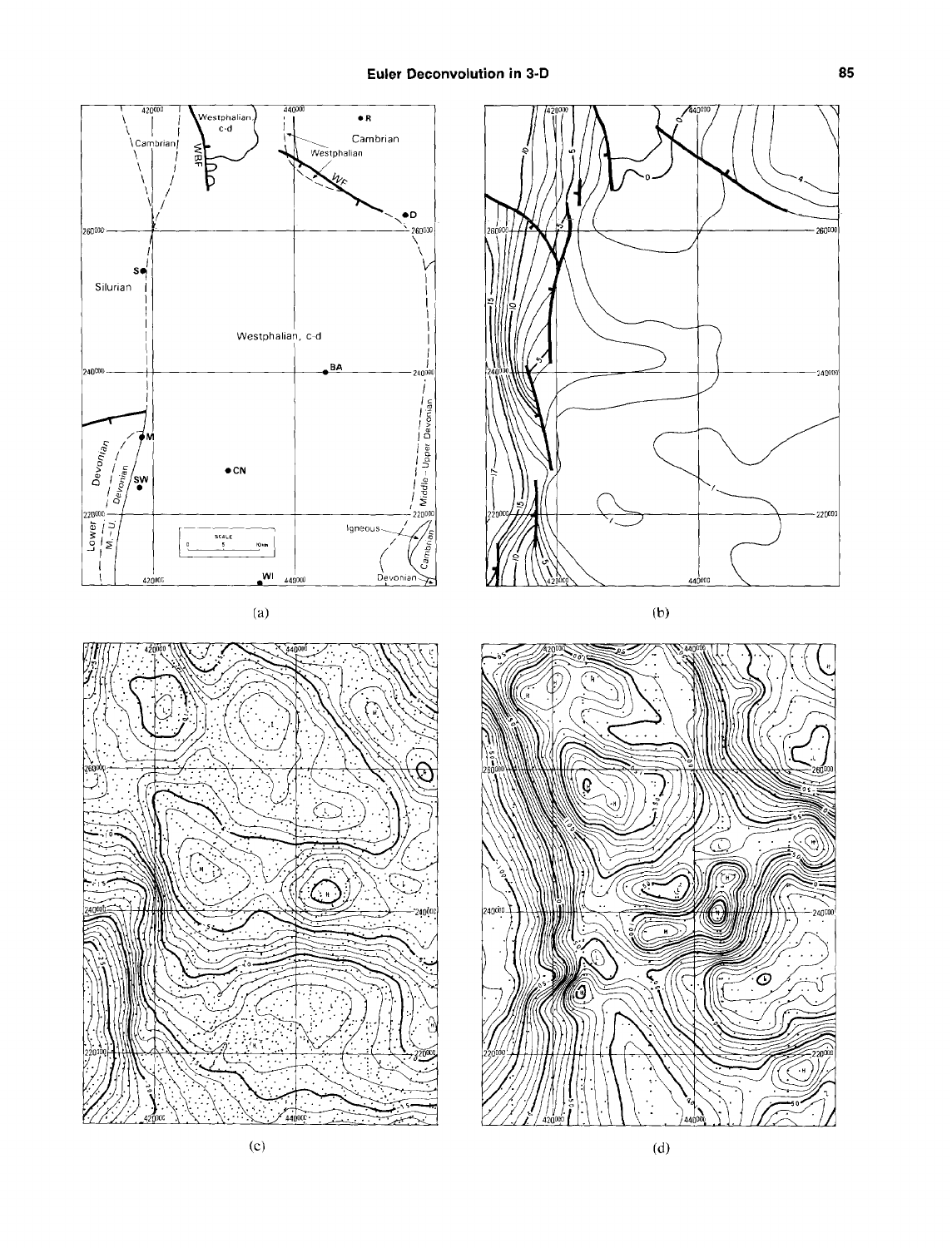$(448^{000}, 198^{000})$  and Reading/Newbury  $(445^{000}, 177^{000})$  south of the study area (Ellis and Kearey, 1984).

On the 1.0 index map (Figure 5c) there is a series of Euler solutions which may indicate thin irregular magnetic bodies at depths between 2 and 3 km radiating west and south from the hinge point (Figure 5d) into the Worcester graben. Comparison with Figure 3b shows that the postulated bodies are deeper than the Permian section and could therefore be lavas within the pre-Carboniferous basement, since Siluro-Ordovician basalts and tuffs are reported from the Steeple Aston borehole (Poole, 1977).

Apparently spurious features.—There are some isolated Euler solutions at unlikely depths, notably in the extreme.



Fig. 4. Location of borehole, seismic reflection, resistivity. and detailed gravity and ground magnetic data.

Table 2. Parameters used in Euler deconvolution of field data.

| Structural index | Window         | Acceptance level |  |  |
|------------------|----------------|------------------|--|--|
| 0.0              | $10 \times 10$ | 25%              |  |  |
| 0.5              | $10 \times 10$ | 18%              |  |  |
| ıΛ               | $10 \times 10$ | 15%              |  |  |

northeast (455<sup>000</sup>, 270<sup>000</sup>; Figures 5a-5c), where the solutions conflict with seismic and gravity evidence of thick sediments. They are probably artifacts of the method.

## **DISCUSSION**

#### Grid and data quality

Since equations  $(1)$  and  $(2)$  involve field values and their gradients in gridded form, the method is clearly dependent on the reliability of those values and gradients. Reliability in turn depends on the acquisition parameters, data processing methods, and gridding technique used.

Reid (1980) discusses the choice of acquisition parameters and gives criteria based on the sampling theorem and the phenomenon of aliasing. The specification of flying height, profile spacing, and sample spacing involves consideration of the required resolution and the anticipated depth to sources of interest; but the profile spacing should not exceed the depth to sources of interest if the calculated or measured gradients are to be a reliable representation of the real gradients, especially at the shorter wavelengths. The data reduction should eliminate any significant leveling or location errors. Because aliasing, leveling, and location errors mostly affect shorter wavelengths, data quality can sometimes be improved by judicious low-pass filtering (e.g., upward continuation) at the expense of resolution and of the representation of the effects of shallower sources. If the data are of poor quality, it may be expected that, with this or any other method, the shallowest sources will be misrepresented, totally missed, or reported at an exaggerated depth.

A grid interval greater than the along-profile sample spacing but less than the profile spacing is normally chosen. For most gridders, this choice implies some along-profile averaging and some across-profile interpolation. If the survey criterion above is honored, neither of these should cause serious errors; but the grid will be least reliable between flight lines.

The Euler deconvolution technique offers a means of incorporating any available gradient survey data directly into an interpretation. Since both low-level noise and poor data quality in the original total field data are amplified when gradients are calculated, the use of measured rather than calculated gradients should improve the results substantially. If three-component measured gradients were available, it would be possible to apply Euler deconvolution to the data directly and avoid the gridding step.

## Choice of window size-Interfering sources

If the grid is representative of the anomalies present, but anomalies arising from different sources are so close together that they both occupy any given window, poor fit statistics cause the solution to be rejected, as was seen in the

Fig. 3. (Opposite) (a) Geologic map of pre-Permian subcrop and outcrop (after Smith et al., 1985). Location using British National Grid. BA-Banbury, CN-Chipping Norton, D-Daventry, M—Moreton-in-the-Marsh, R—Rugby, S—Strat-<br>ford-upon-Avon, SW—Stow-on-the-Wold, WI-Witney, ...<br>WI-Witney, WBF—Western Boundary Fault. WF—Warton fault. (b) Depth contours w.r.t. mean sea level on pre-Permian surface (contour interval 0.1 km, after Smith et al., 1985). (c) Bouguer anomaly map (contour interval is 1 mGal; grid interval is 1 km), station positions shown as dots. (d) Aeromagnetic field with geomagnetic reference field removed (contour interval is 10 nT; grid interval is 1 km), digitized points shown as dots.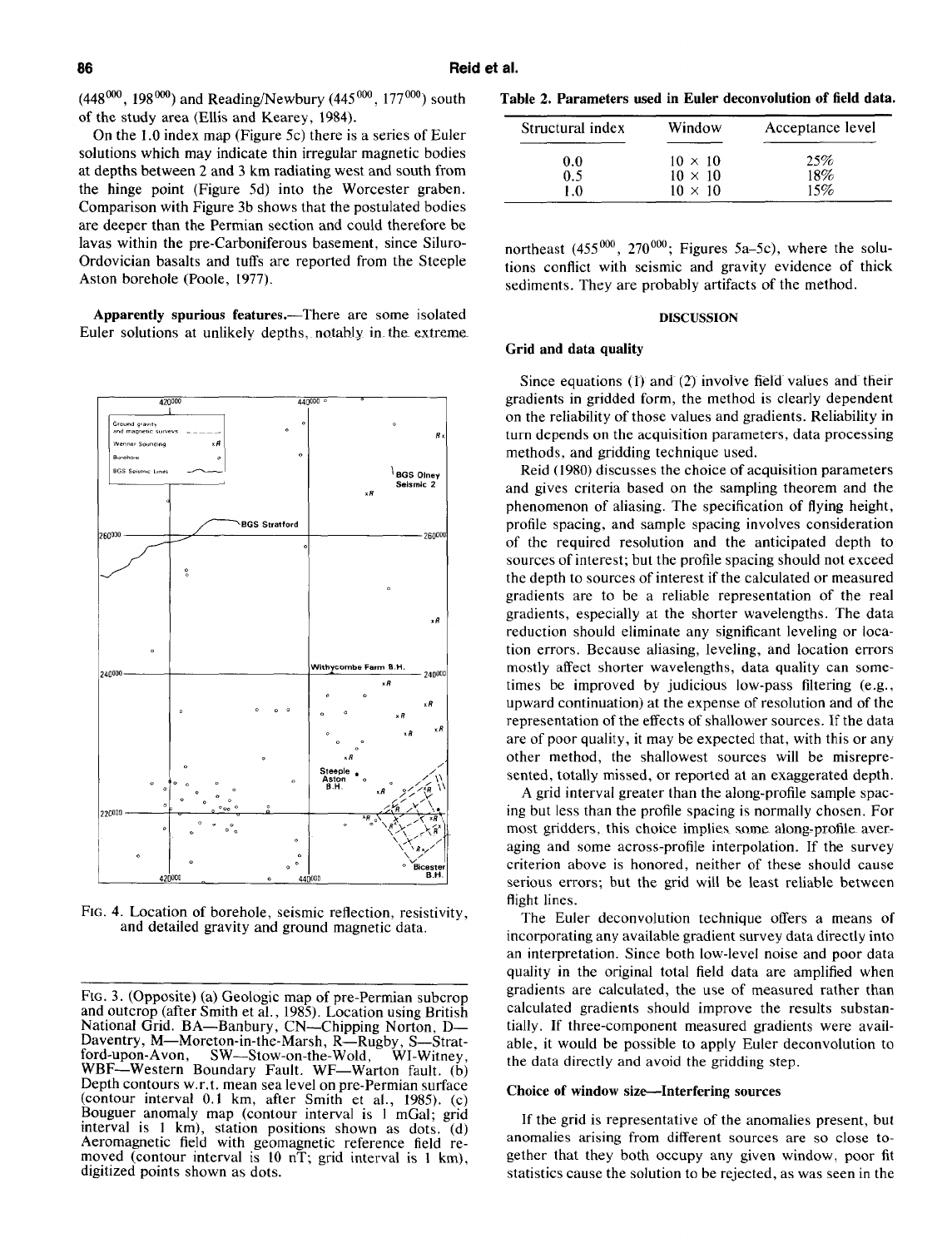

 $(d)$ 

26000

8

24000

-26000

 $10\%$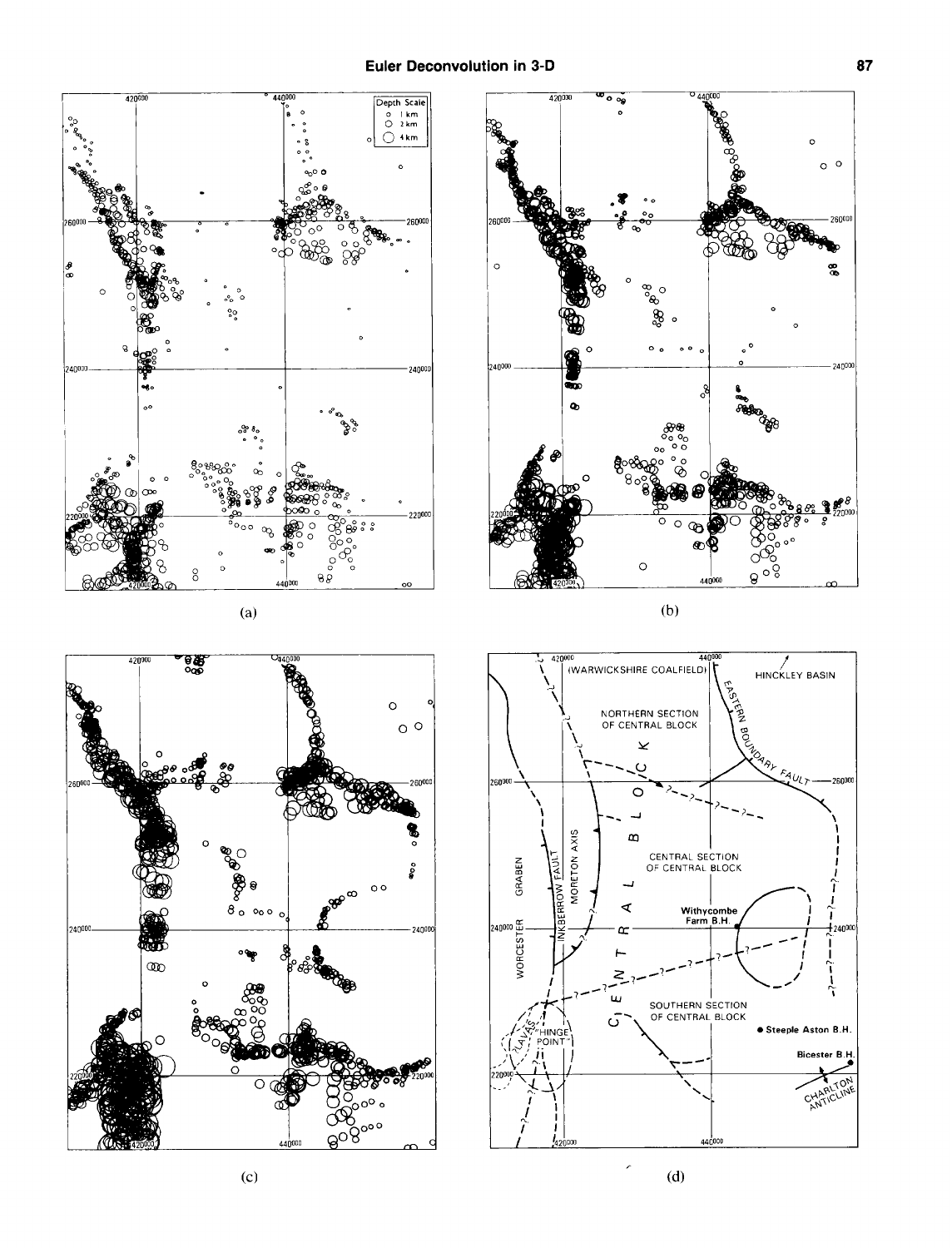## **Table 3. Summary of geologic and geophysical interpretation, incorporating all available information.**

**(1) Central block** 

**NNW-SSE "ridge" with closely spaced, high-amplitude magnetic anomalies (200 nT average). Local variations-magnetic sources in Paleozoic folds. Magnetic and gravity trends often near-coincident. Magnetic basement varies from outcrop to 1.5 km. Block subdivided into three sections by major faults (Smith, 1987; Whittaker, 1985).** 

- **(a) Northern section Lamprophyre sills (outcrop) and Carboniferous volcanics are nonmagnetic. Magnetic basement**  within Precambrian below 1.0 km. General ESE-WNW aeromagnetic gradients (fault-trends).
- **(b) Central section (Withycombe Farm). Separated from the north by NW-SE fault. High-amplitude magnetic anomalies with general WSW-ENE trends-possibly Precambrian diorites and basalts. Intervening "lows''-possible Devonian sediments. Southern boundary-major NE-SW fault between Withycombe Farm and Steeple Aston boreholes.**
- **(c) Southern section High-amplitude magnetic anomalies. Shallow Siluro-Ordovician basalts and tuffs (Steeple Aston Borehole). ENE-WSW trends-Charlton anticline at Bicester (dolerite and tuffs). Magnetic basement from near surface to 1.0 km with intervening pockets of Devonian sediments.**
- **(2) Worcester graben (on western flank of Central block),**

Central magnetic "low" of about  $-230$  nT with major faults against Central block. Graben: 2 to 3 km of post-**Precambrian sediments (deepest in east). In NE, fault complex includes large thrust and normal Inkberrow fault, in the**  area of Vale of Moreton Axis. "Hinge point" (418<sup>000</sup>, 225<sup>500</sup>)—junction of eastern boundary fault of Worchester graben **and fault between south and central sections of Central block.** 

**(3) Warwickshire-Charnwood "low" (on northeastern flank of Central block)** 

Eastern boundary fault of Warwickshire Coalfield—strong gravity and magnetic gradients. Hinckley basin (>1.5 km of Permo-Triassic sediments—Allsop and Arthur, 1983; Cribb, 1975).

**field example. There is, therefore, reason to keep the window as small as possible. On the other hand, broad anomalies arising from deep sources are poorly represented in a small window; and unreliable estimates of depth and position of source are likely.** 

**Simple models may be deconvolved with windows as**  small as  $3 \times 3$  grid points, but real data are best deconvolved with bigger windows, ranging from  $6 \times 6$  (to delineate **shallow sources such as intrasedimentary volcanics) to**  about  $20 \times 20$  (for very deep basement sources and the Curie **point isotherm). Minimum depths returned are about the same as the grid interval. Maximum depths are about twice**  the window size. The models were examined using  $3 \times 3$  or **4 x 4 windows, a grid interval of 250 m, and source depths**  of 1 km (Table 1). The field example used  $10 \times 10$  windows **and a grid interval of I km.** 

## **Computational efficiency**

**Euler deconvolution is particularly useful for the rapid examination of large data sets, but it is computer-intensive. For each structural index and at each point in the grid, 100 observation equations (typically) are used to estimate four unknowns and their standard deviations. Grids are frequently too large to be stored in fast memory, but they must be accessed window by window rather than column by column. We have achieved acceptable processing times on a minicomputer (Prime 550) for large data sets and have**  **implemented the algorithm for modeling purposes on a personal computer.** 

## **CONCLUSION**

**Euler deconvolution is both a boundary finder and a depth estimator. Some indication of the source type may be gained by varying the structural index for any particular feature. Euler deconvolution extracts information from a grid which is otherwise hard to interpret in a contour map. The most important products are the delineation of trends such as basement faults and estimates of their depths.** 

**The gravity anomalies of some geologic features also obey Euler's equation (see the Appendix for an example). The method can be expected to provide useful information about faults and steeply dipping contacts and basin edges where density contrasts exist. The method should be directly applicable to gravity gradiometer measurements.** 

**The structural index for a magnetic contact of infmite depth extent has been shown in the Appendix to be zero. An infinite depth extent is approximated by finite structures where the depth to the lower limit of the structure is several times the depth to the upper. We observe, however, that real faults are typically complex structures, so that slightly higher indices are often appropriate. Useful structural indices for gravity anomalies are likely to lie in the range from zero to unity.** 

# **ACKNOWLEDGMENTS**

**We would like to acknowledge the insights into the 2-D Euler technique provided by Mr. R. Durrheim and the assistance and encouragement of Mr. M. E. Young and Mr. R. Rebbeck in the development of the 3-D technique. We thank Nelson C. Steenland and two anonymous reviewers for their comments, which have led to substantial improve-** 

**FIG. 5. Euler deconvolution of the aeromagnetic data. Source depth is indicated by circle diameter. (a) Structural index 0.0. (b) Structural index 0.5. (c) Structural index 1.0. (d) Structural interpretation of Eular trends.**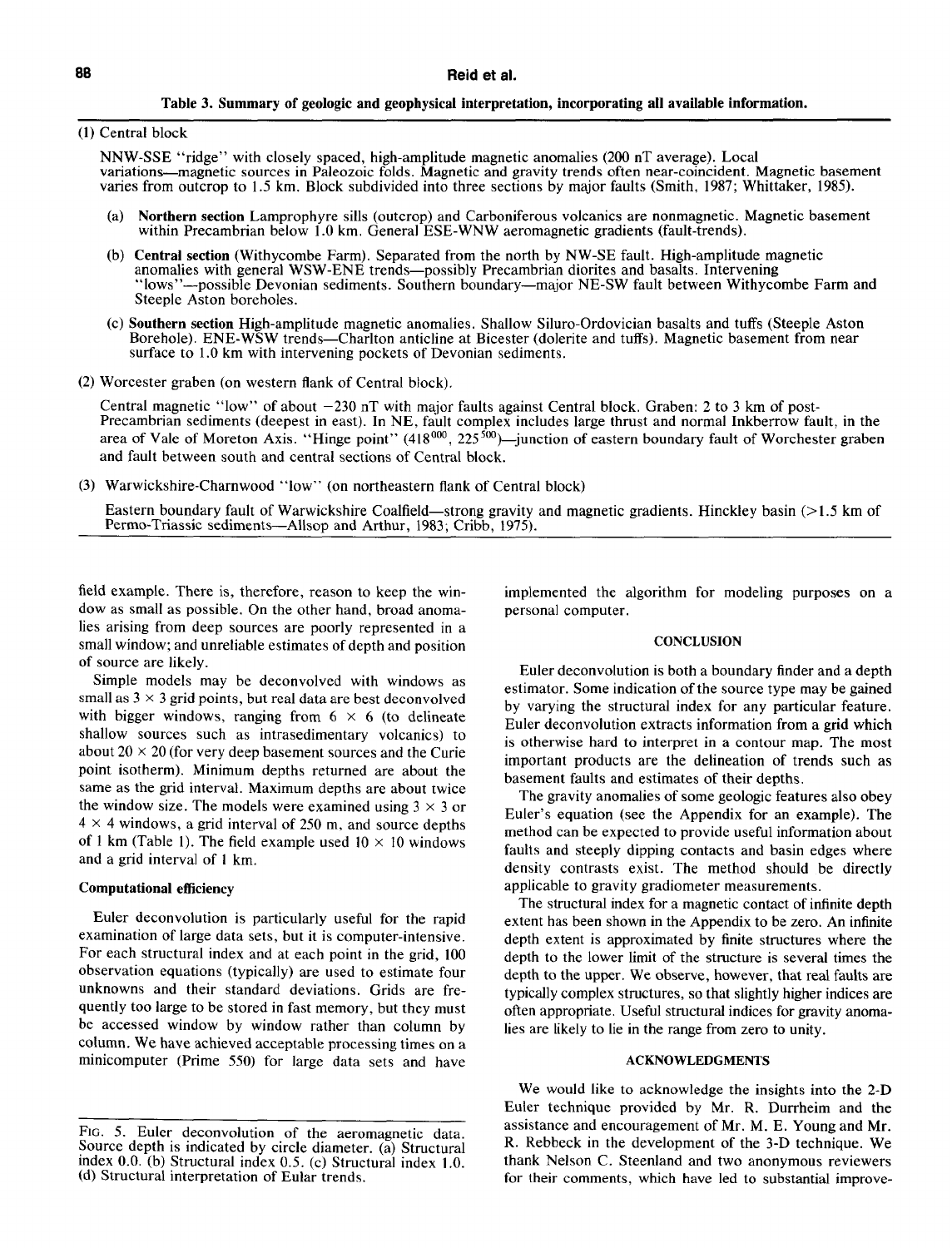ments in the paper. It has come to our notice that early unpublished work on the method was done by Sheldon Breiner. We thank him for his encouragement of our own work.

We are grateful to Dr. A. Whittaker and the members of the Deep Geology Research Group of the British Geological Survey for the compilation of geologic and geophysical test data and to Dr. R. T. Haworth (Chief Geophysicist) for his assistance in the final compilation of the assessment. We are also indebted to the BGS for provision of the primary test data set.

This paper is published with the approval of the Directors of The Robertson Group plc. and the Director, British Geological Survey (Natural Environment Research Council).

## **REFERENCES**

- Allsop, J. M., 1981, Geophysical appraisal of some geological problems in the English Midlands: Rep. Deep Geol. Unit, Inst. Geol. Sci., 10.
- 1988, Deep resistivity surveys in the English Midlands: Rep. Deep Geol. Res. Group, Brit. Geol. Surv. 88/10.
- Allsop, J. M., and Arthur, M. J., 1983, A possible extension of the South Leicestershire Diorite Complex: Rep. Inst. Geol. Sci., 83/10, 25-30.
- Am, K., 1972, The arbitrarily magnetized dike: interpretation by characteristics: Geoexpl., 10, 63-90.
- Bosum, W., 1968, Ein automatisches Verfahren zur Interpretation<br>magnetischer Anomalien nach der Methode der kleinsten Quadrate: Geophys. Prosp., 16, 107-126.<br>Chadwick, R. A., 1985, Seismic reflection investigations into the
- stratigraphy and structural evolution of the Worcester Basin: J. Geol. Soc. London, 142, 187-202
- Chadwick, R. A., and Smith, N. J. P., 1988, Evidence of negative<br>structural inversion beneath central England from new seismic
- reflection data: J. Geol. Soc. London, 145, 519–222.<br>Cordell, L., and Grauch, V. J. S., 1985, Mapping basement magne-<br>tization zones from aeromagnetic data in the San Juan basin. New Mexico, in Hinze, W. J., Ed., The utility of regional gravity and<br>magnetic anomaly maps: Soc. Expl. Geophys., 181–197.<br>Cornwell, J. D., and Allsop, J. M., 1979, Geophysical investigation
- of the South Midlands basement: 2-detailed magnetic surveys: Rep. Appl. Geophys. Unit, Inst. Geol. Sci., 10.
- 1988, Geophysical investigations, in Worssam, B. C. . and Old, R. A., Eds., Geology of the country around Coalville: Mem.<br>Brit. Geol. Surv., Sheet 155, 113–122.<br>Cribb, S. J., 1975, Rubidium-strontium ages and strontium isotope
- ratios from the igneous rocks of Leicestershire: J. Geol. Soc. London, 131, 203-212.
- Ellis, P. F., and Kearey, P., 1984, An investigation of the Reading-
- Newbury magnetic anomaly: J. Geol. Soc. London, 141, 349-356. Gay, S. P., 1963, Standard curves for interpretation of magnetic
- anomalies over long tabular bodies: Geophysics, 28, 161–200.<br>Hansen, R. O., Pawlowski, R. S., and Wang, X., 1987, Joint use of

analytic signal and amplitude of horizontal gradient maxima for three-dimensional gravity data interpretation: 57th Ann. Internat. Mtg., Soc. Expl. Geophys., Expanded Abstracts, 100-102.

- Hartman, R. R., Teskey, D. J., and Friedberg, J. L., 1971, A system for rapid digital aeromagnetic interpretation: Geophysics, 36,  $891 - 918$
- Jain, S., 1976, An automatic method of direct interpretation of magnetic profiles: Geophysics, 41, 531-541.
- Jung, K., 1961, Schwerkraftverfahren in der angewandten Geophysik: Geest und Portig.
- Lawson, C. L., and Hanson, R. J., 1974, Solving least squares problems: Prentice-Hall Inc.
- Nabighian, M. N., 1972, The analytic signal of two-dimensional magnetic bodies with polygonal cross-section: its properties and use for automated anomaly interpretation. Geophysics, 37, 507-517.
- 1974, Additional comments on the analytic signal of twodimensional magnetic bodies with polygonal cross section: Geophysics, 39, 85–92.<br>
- 1984, Toward a three-dimensional automatic interpretation
- of potential field data via generalized Hilbert transforms. Fundamental relations: Geophysics, 49, 780-786.
- Naudy, H., 1971, Automatic determination of depth on aeromag-
- reaury, 11, 1971, Audinant actomization of depth on actomagnetic profiles: Geophysics, 36, 717–722.<br>Poole, E. G., Ed., 1977, Stratigraphy of the Steeple-Aston Bore-<br>hole, Oxfordshire: Bull. Geol. Surv. Great Britain, 57.<br>1
- Banbury, Oxfordshire: Bull. Geol. Surv. Great Britain, 68.
- Reid, A. B., 1980, Aeromagnetic survey design: Geophysics, 45, 973-976.
- Smellie, D. W., 1956, Elementary approximations in aeromagnetic
- interpretation: Geophysics, 21, 1021-1040.<br>Smith, N. J. P., 1987, The deep geology of central England: the<br>prospectivity of the Paleozoic rocks, in Brooks, J., and Glennie, K., Eds., Petroleum geology of north west Europe: Graham and Trotman, 2, 217-224.
- Froman, 2, 21-22-4.<br>
Smith, N. J. P., Allsop, J. M., Chadwick, R. A., Holliday, D. W., Holloway, S., Kirby, G. A., Armstrong, E. J. J., Auld, H. A., Bulat, J., Jackson, D. I., Jones, S. M., Mulholland, P., Oates, N. K., Qu Map 1-Pre-Permian surface of the U.K. (south): Brit. Geol. Surv. Map 2-Contours of the top of the pre-Permian surface of the U.K. (south): Brit. Geol. Surv
- Spector, A., and Grant, F. S., 1970, Statistical models for interpret-
- ing aeromagnetic data: Geophysics, 35, 293-302.<br>Taylor, K., and Rushton, A. W. A., 1971, The pre-Westphalian geology of the Warwickshire Coalfield: Bull. Geol. Surv. Great Britain, 35.
- Thompson, D. T., 1982, EULDPH-A new technique for making computer-assisted depth estimates from magnetic data: Geophys-
- ics, 47, 31–37.<br>Vacquier, V., Steenland, N. C., Henderson, R. G., and Zietz, I., 1951, Interpretation of aeromagnetic maps: Mem. 47, Geol. Soc.  $Am.$
- Whittaker, A., Ed., 1985, Atlas of onshore sedimentary basins in<br>England and Wales: Blackie & Sons.
- Whittaker, A., Chadwick, R. A., Kirby, G. A., Kubala, M., and Sobey, R. A., 1980, Geological well completion report, Kempsey No. J Borehole: Rep. Deep Geol. Unit. Inst. Geol. Sci., 80/2.

# **APPENDIX** DERIVATION OF STRUCTURAL INDICES

The structural indices for various simple bodies may be derived by direct solution of Euler's equation. The point dipole  $(N = 3)$ , point pole  $(N = 2)$ , line of dipoles  $(N = 2)$ , and line of poles  $(N = 1)$  have been discussed by Smellie (1956). We examine here the cases of some extended real bodies.

#### Magnetic anomaly of a thin dike

The vertical magnetic anomaly  $Z$  of an infinite thin dike (Bosum, 1968) may be expressed as

$$
Z(x, z) = AS/r^2,
$$

 $A = 2Mt \cos \psi$ ,

- $M$  = magnetization intensity,
- *t*= dike thickness ( $t \ll z_0$ ),
- $x_0$ ,  $z_0$  are the coordinates of the dike top,
- $\cos \psi = [\cos^2 \alpha \cos^2 I + \sin^2 I]^{1/2}$ ,
	- $\alpha$  = azimuth of profile w.r.t. magnetic north,
	- $I =$  inclination of geomagnetic field.
- $\tan I' = (\tan I)/(\cos \alpha) =$  reduced field inclination.
	- $S = [-(x x_0) \sin \beta + (z z_0) \cos \beta],$
	- $\beta$  = dip of dike w.r.t. reduced inclination of field, and  $r^{2} = (x - x_{0})^{2} + (z - z_{0})^{2}$ .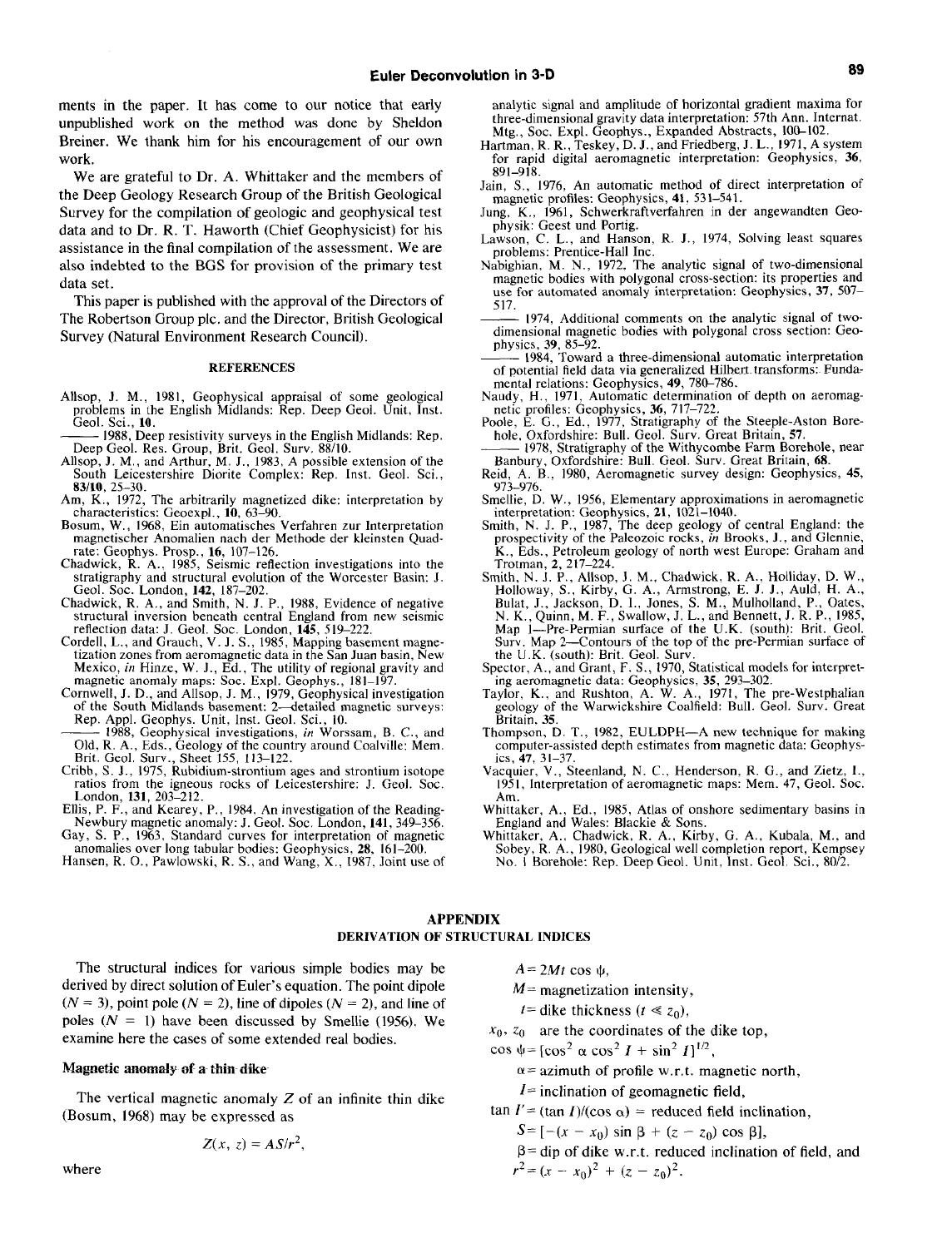**90 Reid et al.** 

**Then the derivatives are** 

$$
\partial Z/\partial x = -A[r^2 \sin \beta + 2S(x - x_0)]/r^4
$$

**and** 

$$
\partial Z/\partial z = A[r^2 \cos \beta - 2S(z - z_0)]/r^4.
$$

**Substitution into the left-hand side of Euler's equation (1) yields** 

$$
(x - x_0)\partial Z/\partial x + (z - z_0)\partial Z/\partial z
$$
  
=  $A\{ -(x - x_0) \sin \beta r^2 + (z - z_0) \cos \beta r^2$   
 $- 2S[(z - z_0)^2 + (x - x_0)^2] \}/r^4$   
=  $A[Sr^2 - 2Sr^2]/r^4$   
=  $-AS/r^2$   
=  $-Z(x, z)$ .

**If this last result is compared with the right-hand side of equation (l), it is clear that N is I .O, so that a structural index of 1 .O is correct for the case of the vertical field anomaly of the dipping thin dike. Since the result is independent of the dip of the dike or the earth's field, it is valid for all members of the anomaly family (Gay, 1963) and is therefore also valid for total-field anomalies and includes sill edges (sills may be regarded as dikes with zero dip).** 

# **Gravity anomaly of a finite step**

**The gravity anomaly of a finite step (typically a fault) may be expressed (Jung, 1961) as** 

$$
g(x, z) = 2G \rho [\Phi_0(z - t) - \Phi_u(z - T) + (x - x_0) \ln (R_u/R_0)],
$$

**where** 

- **G is the gravity constant,**
- **p is the density contrast,**
- $\Phi_0$  (or  $\Phi_u$ ) =  $\pi/2$  + arctan  $\{(x x_0)/[t \text{ (or } T) z]\},$
- $x_0$  is the x coordinate of the step midpoint,
- **t(T) is the depth to the top (bottom) of the step, and**



**FIG. A-l. Magnetic anomaly of a thin dipping dike.** 

$$
R_0 \quad \text{(or } R_u) = \{ (x - x_0)^2 + [z - t \text{ (or } T] \}^2 \}^{1/2}.
$$

**Then** 

**and** 

$$
\partial g/\partial z = 2G\rho(\Phi_0 - \Phi_u).
$$

 $\partial g/\partial x = 2G\rho \ln (R_y/R_0)$ 

**Substitution into Euler's equation yields** 

$$
(x - x_0)\partial g/\partial x + (z - z_0)\partial g/\partial z
$$
  
=  $2G\rho[(z - z_0)(\Phi - \Phi_u) + (x - x_0) \ln (R_u/R_0)].$ 

This approximates the above expression for  $g(x, z)$  provided  $t \approx T$  (i.e., depth to step considerably greater than step **thickness). It follows that the structural index is unity. The approximation suggests that solution of Euler's equation for the step position should yield the midpoint of the step.** 

## **Magnetic anomaly of a sloping contact**

**depth.** 

**The magnetic anomaly (total, vertical, horizontal) of a magnetic contact (often a fault) is given by Am (1972) as** 

$$
F(x, z) = C(\Phi \sin \Theta - \cos \Theta \ln R) + K_{\gamma}.
$$

**where** 

C= amplitude coefficient,  
\t= 
$$
2P(F'/F)
$$
 sin  $\delta$  (for total-field anomaly),  
\t $\Phi = \pi/2 + \arctan [(x - x_0)/(z - z_0)],$   
\t $\Theta = \text{combined magnetic angle},$   
\t=  $I'(P) + I'(F) - \delta,$   
 $P = \text{polarization vector}$   
 $F = \text{measurement vector},$   
 $P', F'$  are projections of P, F in the xz plane,  
 $I'(P), I'(F)$  are inclinations of the projected vectors P', F',  
\t $\delta = \text{dip of contact},$   
 $R = [(x - x_0)^2 - (z - z_0)^2]^{1/2},$  and  
 $K = \text{an offset introduced by allowing the lower}$ 

**edge of the step to take an arbitrarily large** 

**Then** 

$$
\partial F/\partial x = C \cos \Theta(x - x_0)/R^2 - C \sin \Theta(z - z_0)/R^2
$$

**and** 



**FIG. A-2. Gravity anomaly of a finite dipping step.**